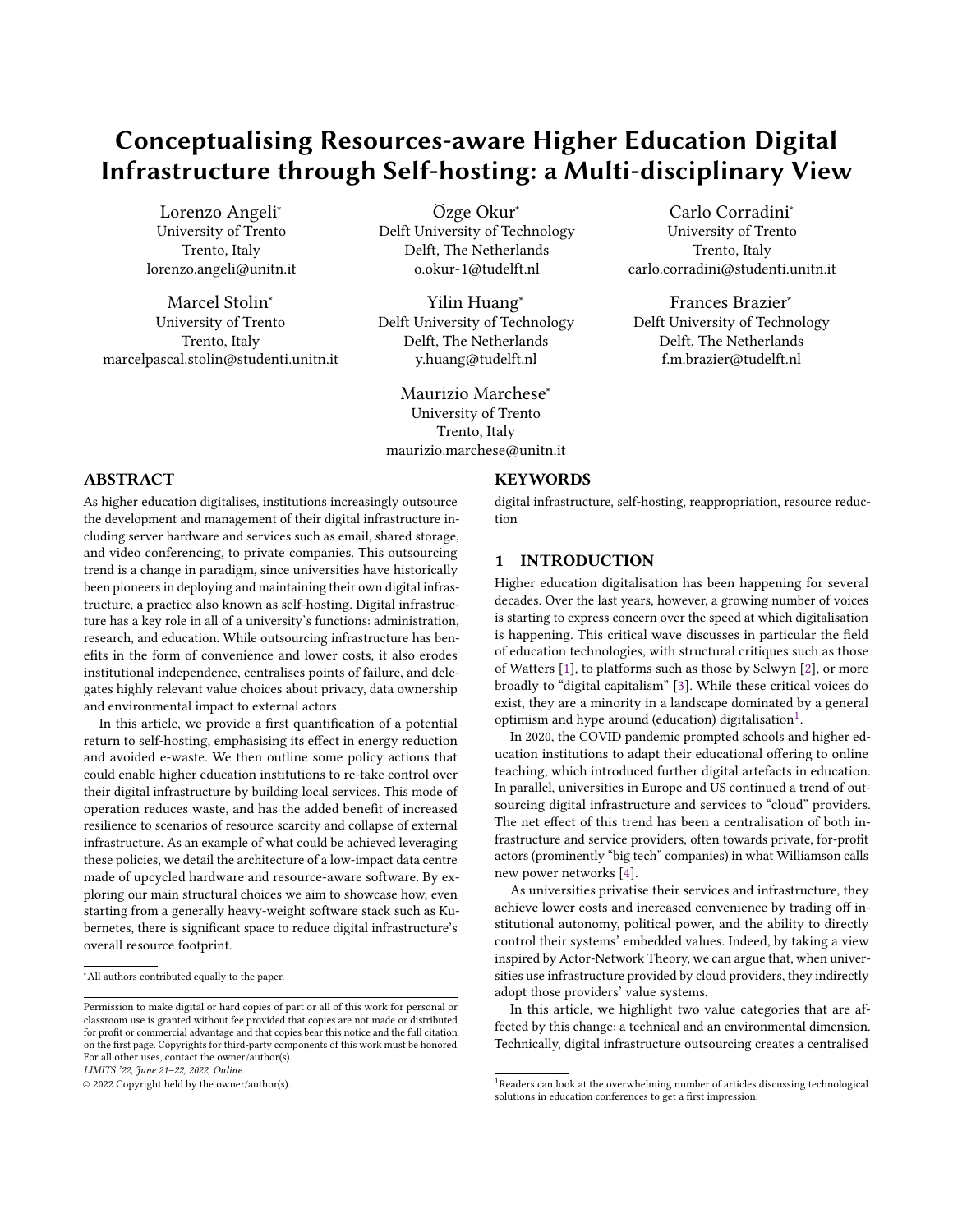landscape where many institutions depend on few actors. Environmentally, this intermediation makes it harder to measure the infrastructure's resource footprint. making comparisons between hosting solutions harder, and limiting the ability of institutions to independently gather data and set their own environmental agendas and goals.

Through the article, we aim to state that this problem, that is largely political in nature, can be solved if looked at systemically, and if institutions are empowered to create lasting organisational change. We do so by proposing an agenda of digital infrastructure reappropriation through a form of "limits-aware" self-hosting. Our hope is that, with a broad and multi-disciplinary approach, we can show the many potentials for future work and of stimulate a systemic debate.

Existing work that addresses the issues discussed so far can range from highly conceptual [\[5\]](#page-10-3) to quantitative [\[6\]](#page-10-4) with, however, limited explorations on the intersections between the many disciplines working on this field. Furthermore, relevant initiatives, virtuous examples or experiments such as the LowTechMagazine website $^2$  $^2$  [\[7\]](#page-10-5), CoopCloud<sup>[3](#page-1-1)</sup>, commercial initiatives such as Ungleich's Data Center Light $^4$  $^4$ , or the many reflections and examples on the field of "permacomputing" [\[8\]](#page-10-6) are anecdotally regarded, in institutional discourse, as fringe experiences that cannot be replicated, or applied at scale within institutional boundaries.

The present work is a first attempt at bridging this gap by working in two directions: on the one hand, we wish to present some policy actions that can support universities in reappropriating their digital infrastructure through self-hosting; on the other hand, we present a proof-of-concept for a low impact, "limits-aware", data centre, aiming to show what could be achieved with the policy actions we propose.

The combination of policy and technical actions are supported by an energy analysis of a prominent outsourced service, video conferencing, highlighting how infrastructural reappropriation is aligned to the energy and environmental sustainability agendas that many national and sovra-national organisations wish to pursue.

From a policy perspective, we provide three simple actions that can work, in a reappropriation logic, as institutional enablers. Technically, we propose a combination of software and hardware designed around resource reduction. Our proposal is designed to be adopted by institutional actors and, as such, it takes some trade-offs in terms of simplicity and, potentially, future-proofing, striving instead to reduce the infrastructural reappropriation barrier.

This multi-disciplinary perspective aims to showcase how higher education institutions can take a proactive role in building digital infrastructure that is more interoperable, extensible, and simpler to deploy (as per Chen's suggestion [\[9\]](#page-10-7)) while also minimising resource waste. Fundamentally, the last three years have showed a global landscape where issues such as pandemics, wars and climate crises are a reality for the whole planet, including the global North. Infrastructure, as a consequence, needs to be redesigned so that it can thrive in situations of scarcity, both hypothetically future or indisputably present. In this sense, we see our contribution as a very literal exercise in pre- and post-apocalyptic computing [\[10\]](#page-10-8), putting questions of resilience and resource minimisation at the forefront.

We start in Section [2](#page-1-3) by giving an overview of the problem, and positioning it more precisely within the LIMITS discourse. We then discuss the causes and impacts of this outsourcing. We dedicate Section [3](#page-2-0) to discussing how self-hosting could reduce resource consumption, addressing both the software and hardware dimensions, using video conferencing as a case study. In Section [4,](#page-4-0) we outline some policy interventions that could aid in creating lasting organisational change to empower institutions (in our case, universities) to once again host their own infrastructure. We dedicate a majority of the article (Section [5\)](#page-4-1) to accompanying these policy reflections with a proof-of-concept of what could be achieved were those policies to be implemented, describing the architecture for a low-impact data centre. Lastly, in Section [6,](#page-8-0) we engage in a brief self-critique of our work, highlighting the many next steps and opportunities for further work that we discovered in the process of writing this contribution.

## <span id="page-1-3"></span>2 STATE OF AFFAIRS

#### <span id="page-1-7"></span>2.1 General problematisation

Digitalisation  $-$  prominently in the Global North  $-$  is an accelerating process, and the recent COVID pandemic has often been mentioned as a catalyst. Digitalisation, however, is a complex phenomenon made of a number of macro-trends, including among many the centralisation of digital infrastructure, and of the actors running it.

Higher education has not been immune from infrastructural centralisation. Fiebig et al. [\[11\]](#page-10-9) claim that, while they could not observe a clear "pandemic effect" accelerating the universities' reliance on cloud infrastructure, the general trend is on the rise. It should also be noted that many of these providers are private for-profit entities, and often so-called "Big Tech" companies, offering their own proprietary software solutions. A particularly emblematic case is that of video conferencing software, with the consolidation of most institutions towards proprietary solutions including Zoom, Microsoft Teams, Google Meet, or Cisco Webex.

While most institutions adopted these solutions in what Teräs et al. called a "seller's market" [\[12\]](#page-10-10), alternatives — in the form of Free/Libre Open Source Software (FLOSS) — have also been flourishing in parallel. Remarkably, many proprietary solutions are powered, at an infrastructural or dependency level, by  $FLOSS^5$  $FLOSS^5$ . The 2010s have also seen a fast development of virtualisation technologies that are nowadays at the basis of many data centres, most prominently containerisation $^6$  $^6$ . Virtualisation technologies have had significant development contributions by "big tech" compa-nies<sup>[7](#page-1-6)</sup>, and could represent an interesting avenue for higher education institutions to reverse the current outsourcing trend.

<span id="page-1-0"></span><sup>2</sup> See <https://solar.lowtechmagazine.com/>

<span id="page-1-1"></span><sup>3</sup> See <https://coopcloud.tech/>

<span id="page-1-2"></span><sup>4</sup> See <https://datacenterlight.ch/>

<span id="page-1-4"></span><sup>5</sup> For some examples, see [https://discord.com/licenses,](https://discord.com/licenses) [https://explore.zoom.us/en/](https://explore.zoom.us/en/opensource/) [opensource/,](https://explore.zoom.us/en/opensource/) <https://3rdpartysource.microsoft.com/> 6 For example Docker, the most popular container software suite, was launched in

<span id="page-1-5"></span><sup>2013.</sup>

<span id="page-1-6"></span><sup>&</sup>lt;sup>7</sup> See, for example, Google's Kubernetes, and Microsoft, Facebook and Google's many contributions to Docker.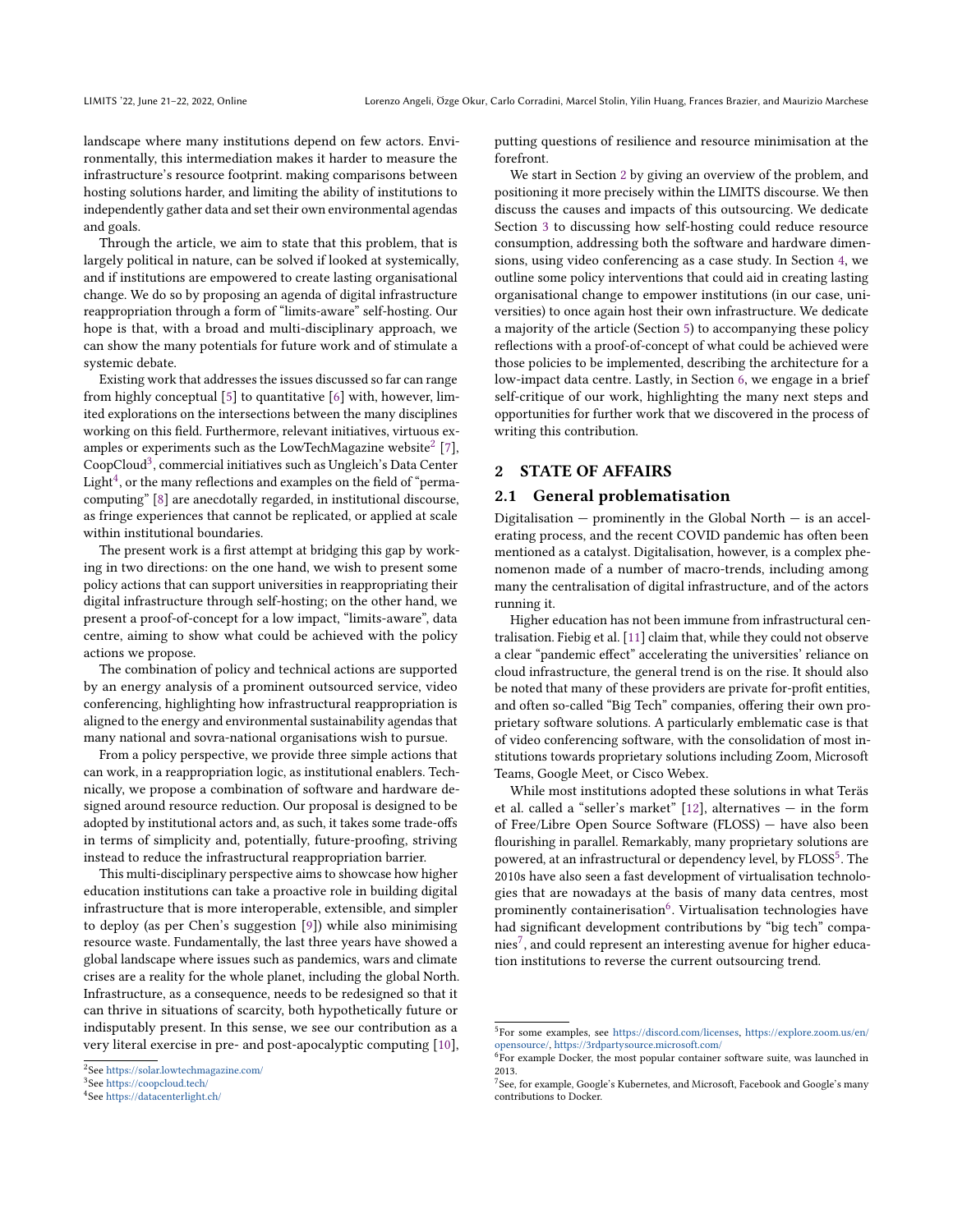In parallel, the global production of computing hardware is ever increasing<sup>[8](#page-2-1)</sup>, as is the computing power of each device, thanks to Moore's law [\[13,](#page-10-11) [14\]](#page-10-12). These hardware advancements, however, are offset by increasing system requirements by software $^9$  $^9$ , contributing to an overall shortening of devices' life cycle [\[15\]](#page-10-13) that has room for significant improvement only in cases of proactive tackling of the issue [\[16\]](#page-10-14).

Summarising, the digitalisation of higher education gives rise to many challenges, including:

- (1) Accelerating speed of digital infrastructure building.
- (2) An outsourcing trend, with centralisation toward proprietary software providers.
- (3) Increasing software system requirements.
- (4) Shorter life span of computing hardware.

These challenges have political, technical, and environmental consequences, and have clear relationships in terms of what Nardi et al. defined in 2018 as the three key principles of computing within limits [\[17\]](#page-10-15) of questioning growth, considering scarcity and reducing resource consumption.

Politically, the outsourcing trend creates ties between higher education institutions and companies that maximise growth, seek abundance, and only consider resource reduction as a means to reduce operational costs, disempowering universities from working "within limits". Externalising infrastructure also hinders institutional ability to set infrastructural R&D agendas, with procurement autonomy (by itself, a potentially virtuous feature) making it harder for institutions to achieve critical mass to demand change.

Technically, outsourcing opacises the technological stack, and while this simplifies the institutions' work, institutions consequently have limited ability to adapt and change technologies. The consolidation towards few providers also centralises points of failure, creates vendor lock-ins, and limits the ability to react or adapt to situations of crisis or of scarcity, such as universities operating in locations where bandwidth is limited or heavily bottlenecked.

Environmentally, shifting operations to centralised data centres implies longer travel distances for data, and thus increased electrical and bandwidth usage. Abstracting the data centre also reduces the institutional ability to monitor their resource use. Thus, matters of efficiency are fully delegated to service providers and removed from the institutions' space of operations.

#### 2.2 Socio-economic causes of outsourcing

We can contextualise the current outsourcing trend as a reversal of a previous historical model. Higher education institutions have been, in the 1900s, pioneer organisations in developing digital infrastructure, from mainframe computers to the internet [\[18\]](#page-10-16), with many protocols being born in university labs $^{10}$  $^{10}$  $^{10}$ .

A university's digital infrastructure includes general services such as email, calendars, data storage, learning management systems and video conferencing, large sets of administrative tools, and specific tools such as high-performance computing, networking virtual labs, and more. Many such services can be — and are being — outsourced to private actors. Fiebig's work [\[11\]](#page-10-9) gives once again an idea of the size of the outsourcing phenomenon.

Outsourcing is a widespread practice in the business world, including in the computing industry. Many of the reasons behind the use of outsourcing in business can apply to higher education. By outsourcing, system administrators are spared the many responsibilities that maintaining reliable infrastructures implies. The involvement of an external actor also creates a layer for plausible deniability in case of malfunctions or disservices.

Most importantly, outsourcing is motivated by economic reasons. Externalising services and infrastructure reduces costs both in terms of the infrastructure itself (in the form, here, of servers, bandwidth, energy, etc.) and human resources, as externalising staff can help achieve cost savings by economies of scale. A part of the cost savings however also comes from relocating staff to places with lower wages, and places of widespread resource exploitation.

Public procurement procedures are also to be kept into account. As the "Public Money, Public Code" initiative of the Free Software Foundation of Europe<sup>[11](#page-2-4)</sup> points out, ill-designed regulation can implicitly favour the public procurement of proprietary software. When software providers further push for "cloud" versions of their software over locally-hosted versions (for example by reducing costs) institutions have fewer and fewer arguments to maintain infrastructural independence.

#### <span id="page-2-5"></span>2.3 Ethical implications

Outsourcing digital education infrastructures to private companies may come at the expense of institutional autonomy, academic freedom and political power. In other words, by outsourcing, institutions lose control over how their digital education infrastructure is designed and how it can be used.

Widespread privatisation of services, recently in the case of video conferencing with Zoom, Microsoft Teams and Google Meet, has also raised many concerns about data privacy [\[19](#page-10-17)[–22\]](#page-10-18). Service providers may collect personal data such as names, email addresses, phone numbers, physical addresses and IP addresses as part of their business model, and may store them in locations subject to different laws than the one the institution is based on. Also, as decisions about what services to adopt are normally taken at a university management level, end-users (including students have in the case of the COVID pandemic) are left with two choices: using these platforms and having their personal information collected by these private companies, or being excluded by activities (in the case of students, lectures — again, see [\[11\]](#page-10-9)).

# <span id="page-2-0"></span>3 RESOURCE REDUCTION THROUGH SELF-HOSTING

As we discussed in the previous sections, outsourcing digital infrastructure detaches institutions from their technological choices by creating an intermediary layer that is outside of their control. A

<span id="page-2-1"></span><sup>8</sup> See various figures, for example, at [https://www.statista.com/markets/418/topic/482/](https://www.statista.com/markets/418/topic/482/hardware/) [hardware/](https://www.statista.com/markets/418/topic/482/hardware/)

<span id="page-2-2"></span><sup>&</sup>lt;sup>9</sup>See for example how Windows 11 quadruples the minimum required RAM compared to Windows 10

<https://www.microsoft.com/en-us/windows/windows-10-specifications>

<https://www.microsoft.com/en-us/windows/windows-11-specifications>

<span id="page-2-3"></span><sup>&</sup>lt;sup>10</sup>See for example IRC, a once-popular chat application, and its origins at the University of Oulu <https://daniel.haxx.se/irchistory.html>

<span id="page-2-4"></span><sup>11</sup><https://publiccode.eu/>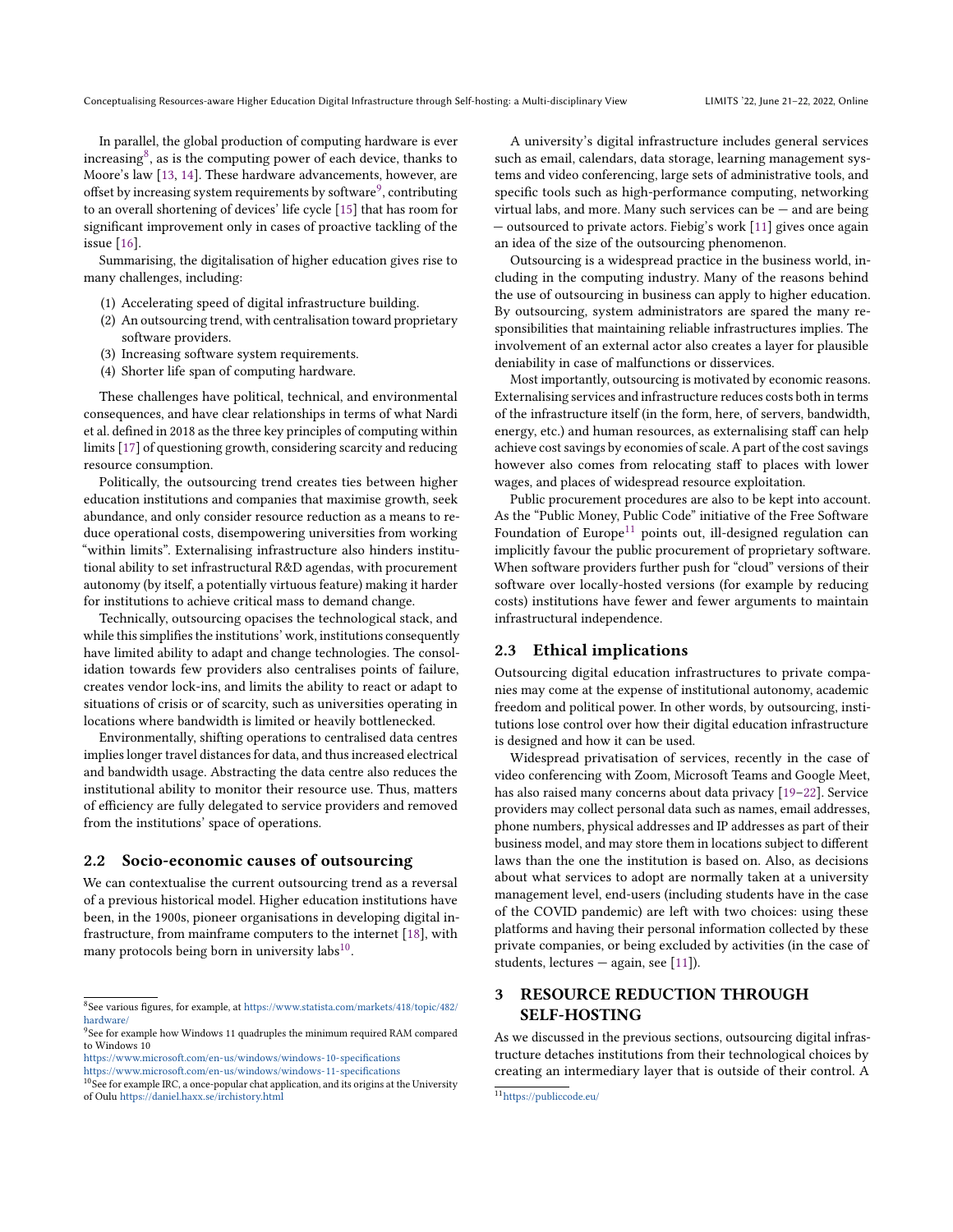space where this lack of control is particularly evident is that of resource consumption. In this section, we wish to provide a first quantification of how there is substantial room to reduce the resource footprint of digital infrastructure — both from a hardware and a software standpoint  $-$  by creating an environment that is more conducive to self-hosting.

We will illustrate these benefits by discussing a case that has been under substantial public scrutiny: video conferencing. Video conferencing is used in all of a university's functions: research, administration, and teaching. Video conferencing also involves transferring large data volumes, and requires substantial computational power both on the server side (if present) and on the devices of all end users, making it prone to high resource usage.

What seems to be a purely software matter, however, also has impacts in terms of hardware: when institutions choose a video conferencing platform, they delegate the choice of user hardware requirements. The more institutions are detached from these choices — most prominently, when adopting a proprietary solution — the more they are letting service providers choose what devices their users should have. Beyond OS compatibility, if a provider pushes an update that significantly increases system requirements, devices may be rendered obsolete, shortening their life cycles.

The impacts are therefore broader than they initially appear. In this section we will analyse this problem from both the software and hardware perspectives. We quantify how self-hosting might reduce energy consumption on the software side, and electronic-waste (ewaste) on the hardware side, creating digital infrastructure that is less wasteful and more suitable to scenarios of resource scarcity.

## 3.1 Software: an energy analysis of video conferencing

In the literature, in-person and online meetings/conferences are compared in terms of their energy consumption and carbon footprint. Findings from [\[23\]](#page-10-19) show that having an online meeting consumes at most 7% of the energy consumed for an in-person meeting. In a more recent study, [\[24\]](#page-10-20) finds that transitioning from in-person to online conferencing can lessen the carbon footprint by 94% and energy use by 90%. Based on these studies, online meetings may be seen as an effective strategy to reduce greenhouse gas emissions and thus mitigate climate change.

Despite emitting less greenhouse gases compared to in-person meetings, however, an online meeting/conference consumes a considerable amount of energy in three elements: (1) electricity required for the participants' devices; (2) electricity required for the network infrastructure; and (3) electricity required for servers.

Several studies estimated the electricity consumption of a virtual conference: [\[25\]](#page-10-21) calculated the energy consumption of a virtual conference of five days with 1777 participants, which took place on Zoom. The results from this paper indicate that the total electrical energy consumption is as follows: (a) 1173 kWh from user laptops, (b) 1263 kWh from the network, and (c) 15 kWh from the servers. Similarly, the authors in [\[26\]](#page-10-22) estimate electricity consumption of an online academic conference on Zoom, as well as its carbon footprint.

The papers mentioned focus on the energy consumption of videocalling via external companies like Zoom. However, self-hosting the software required for an online meeting/conference may significantly reduce the physical distance between users and servers, thus reducing the energy consumption required for the network, i.e., data moving across the routers. This is an especially likely scenario for online classes, since students and teachers are more likely to be in physical proximity of each other.

To the best of our knowledge, a comprehensive energy analysis of self-hosting online meetings has not been carried out. [\[25\]](#page-10-21) however, places network energy consumption in the bracket of 50% of total energy consumed for online video conferencing. It should also be noted that the geographical situation discussed in the article is almost ideal, as data centres tend to be positioned in geographically central places, leading to close to optimal routing in the case of a global conference. In the case of online classes, however, routing data through a data centre might imply substantially longer distances, and therefore an even more skewed energy consumption balance toward the network $^{12}$  $^{12}$  $^{12}$ .

As a promising first step, Suga [\[27\]](#page-10-23) compared three video conferencing systems in terms of bandwidth consumption: two proprietary solutions using their own data centre (Zoom and MS Teams), and an open source, self-hosted system (BigBlueButton). Suga's results show a significantly lower bandwidth consumption for Big-BlueButton (approximately 40% lower compared to Teams and 15% lower compared to Zoom). Combined with reduced network distances, self-hosting appears to be a promising avenue to greatly reduce the energy footprint of video conferencing.

#### 3.2 Hardware: rethinking institutional e-waste

In addition to reducing energy consumption through software, selfhosting can contribute to reducing e-waste in higher education institutions. As we will discuss in Section [5.1,](#page-5-0) advancements in virtualisation technologies open the opportunity to reduce the need for dedicated server hardware, running the server software on suitably re-purposed unused general hardware that would otherwise constitute e-waste.

E-waste is one of the fastest-growing global waste streams, owing to high consumer demand and a parallel issue of shortening lifespan of electronic devices. In 2016, the total amount of e-waste generated globally was 44.7 million metric tonnes [\[28\]](#page-10-24). Higher education anecdotally has significant amounts of unused hardware in the form of desktop and laptop computers, tablets, smartphones, etc, which can be seen as a form of e-waste. While the amount of unused and not recycled hardware at higher education institutes has not been studied to provide concrete numbers, some articles survey how higher education institutions implement a waste management plan that should includes e-waste [\[29,](#page-10-25) [30\]](#page-10-26).

Studies in [\[31\]](#page-10-27) and [\[32\]](#page-10-28) surveying education institutes in Australia and in the US, respectively studied institutional awareness regarding e-waste materials, and their impact on the environment. The results of the surveys suggest that there is a lack of awareness in the e-waste management among university students and staff.

<span id="page-3-0"></span> $12$ For example, as of the time of writing, the University of Trento hosts its online lectures via Zoom, through a data centre in Germany. If students and teachers were to be in the vicinity of Trento, all of their data would need to be routed from Italy to Germany and back — a substantial increase in distance.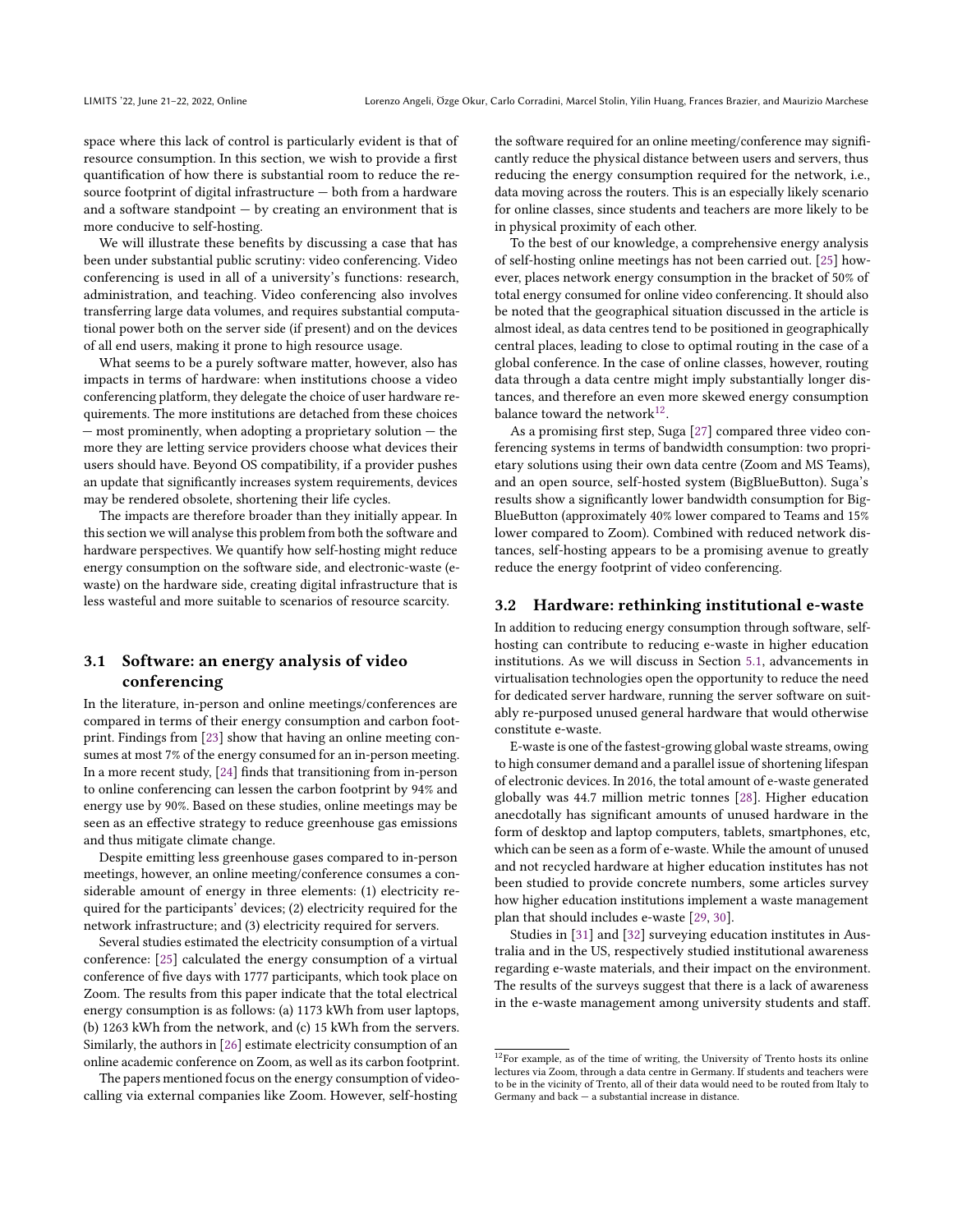In light of these, upcycling unused hardware at university for selfhosting services can be a promising avenue to manage e-waste at higher education institutes in a more effective manner.

# <span id="page-4-0"></span>4 POLICY ACTIONS

In the previous sections, we outlined the ethical implications of outsourcing, as well as how energy and e-waste reduction can be achieved through self-hosting. In this section, we propose several policy recommendations which can support universities in reappropriating and strengthening their digital education infrastructures through self-hosting.

## <span id="page-4-4"></span>4.1 FLOSS funds in universities

Self-hosting digital education infrastructures may provide a viable solution to deal with the privacy and autonomy concerns which are pointed out in Section [2.3.](#page-2-5) Higher education institutions can further use Free/Libre Open Source Software (FLOSS) to have higher transparency in the software they use, compounding the effects of self-hosting to get additional benefits such as service interoperabil- $ity^{13}$  $ity^{13}$  $ity^{13}$ .

Because universities can contribute to FLOSS, they can be enabled to solve issues with the software (especially related to governance). This, combined with a good self-hosting backbone, can reduce the need for external companies. Nonetheless, it should be noted that universities can still achieve significant benefits by selfhosting proprietary solutions, especially if they had strong internal capacity to contributing to the (FLOSS) technologies that serve as the back-end of many data centres (see also Section [2.1\)](#page-1-7).

FLOSS-based digital infrastructure can be considered as a commons, where communities work collectively to manage the software for shared benefits [\[33\]](#page-10-29). Education institutions, with their high capacity for R&D, are well-positioned actors to use FLOSS as a way to create a concrete and lasting benefit for their community, rather than providing gains for individual organisations.

A first policy recommendation that we propose for infrastructural reappropriation is to establish a permanent fund for FLOSS development at universities. That is to say, universities should receive (or at least allocate) a dedicated budget to hire developers that contribute as part of their job to the development of selected FLOSS. To maximise internal synergy, this FLOSS should be of high value to the institution contributing to it, and the staff hired in this way should be also in charge of running the selected FLOSS within their university and providing user support.

This model is gaining in popularity in the technology industry, where companies hire high contributors to FLOSS that is powering their solutions, so that they can benefit from increased internal capacity. Further synergies can be achieved by making use of research capacity to improve software in dimensions such as UI/UX.

## 4.2 Circular procurement

As mentioned previously, hardware for self-hosting can be run on re-purposed devices. Institutions, however, need to have strong circular procurement policies in place. The purpose of circular procurement is to ensure that acquired goods can be effectively repurposed at the end of their originally-intended use. In the context

of electronic devices at universities, this implies reusing devices for new applications, repairing them, and disposing them only when they can no longer be used for other purposes.

A number of strategies can be employed at universities to realise this:

- Keeping a detailed inventory of unused hardware
- Arranging effective communication between staff in charge of waste management and procurement, or between users and waste management so that leftover products can be linked with a person who plans to use this specific product
- Running surveys to ask employees about the state of their hardware

These strategies might be more likely to be adopted, or might already being implemented, by universities that aim to be more sustainable<sup>[14](#page-4-3)</sup>. Achieving as much circularity as possible in device procurement procedures can have major impacts in achieving carbon neutrality at institutional scale.

Universities should keep detailed inventories of unused (or even broken) hardware, to identify where circularity can be improved. For example, laptops with broken screens or underperforming batteries that are deemed uneconomical to be repaired might still be perfectly workable as platforms for running server software upon.

## 4.3 Aggregating demand and staff sharing

A counterargument for hiring staff to self-host digital infrastructure is that this might be economically unsound. This is compounded by the fact that support staff workload tends to be uneven, with significant peaks (e.g., times where classes start) and downtimes.

A way to overcome this is to use university consortiation as a way to aggregate digital infrastructure management. Institutions participating in project consortia and requiring same classes of service can hire shared staff to work on support and contribute to selected FLOSS (see Section [4.1\)](#page-4-4) projects.

In many ways, this again replicates practices from the business sector. Companies under the same management might delegate to specific spin-offs the running of niche functions, or complex organisations might create divisions to internally create enough critical mass to justify the running of a service. Similarly, universities can share staff to achieve some level of economies of scale, and have enough critical mass to hire staff that can meaningfully contribute to upstream FLOSS.

# <span id="page-4-1"></span>5 PROOF OF CONCEPT — THE "RECLUSTER"

The policy actions we described in Section [4](#page-4-0) aim to be enablers for institutional reappropriation of digital infrastructure. As a counterpart to these, we wish to present here the a proof-of-concept for a technological artefact that showcases what could exist, were those policies implemented.

We present here the "reCluster", a data centre and computing platform inspired by the Right to Repair movement<sup>[15](#page-4-5)</sup> values of reducing, reusing, repairing, and recycling computing resources. The reCluster is an architecture for a data centre that actively reduces its impact and minimises its resource utilisation.

<span id="page-4-2"></span><sup>13</sup>See also <https://joinup.ec.europa.eu/>

<span id="page-4-5"></span><span id="page-4-3"></span> $\overline{^{14}}$  For instance, TU Delft has the target to become carbon neutral by 2030 [\[34\]](#page-10-30) <sup>15</sup><https://www.repair.org/>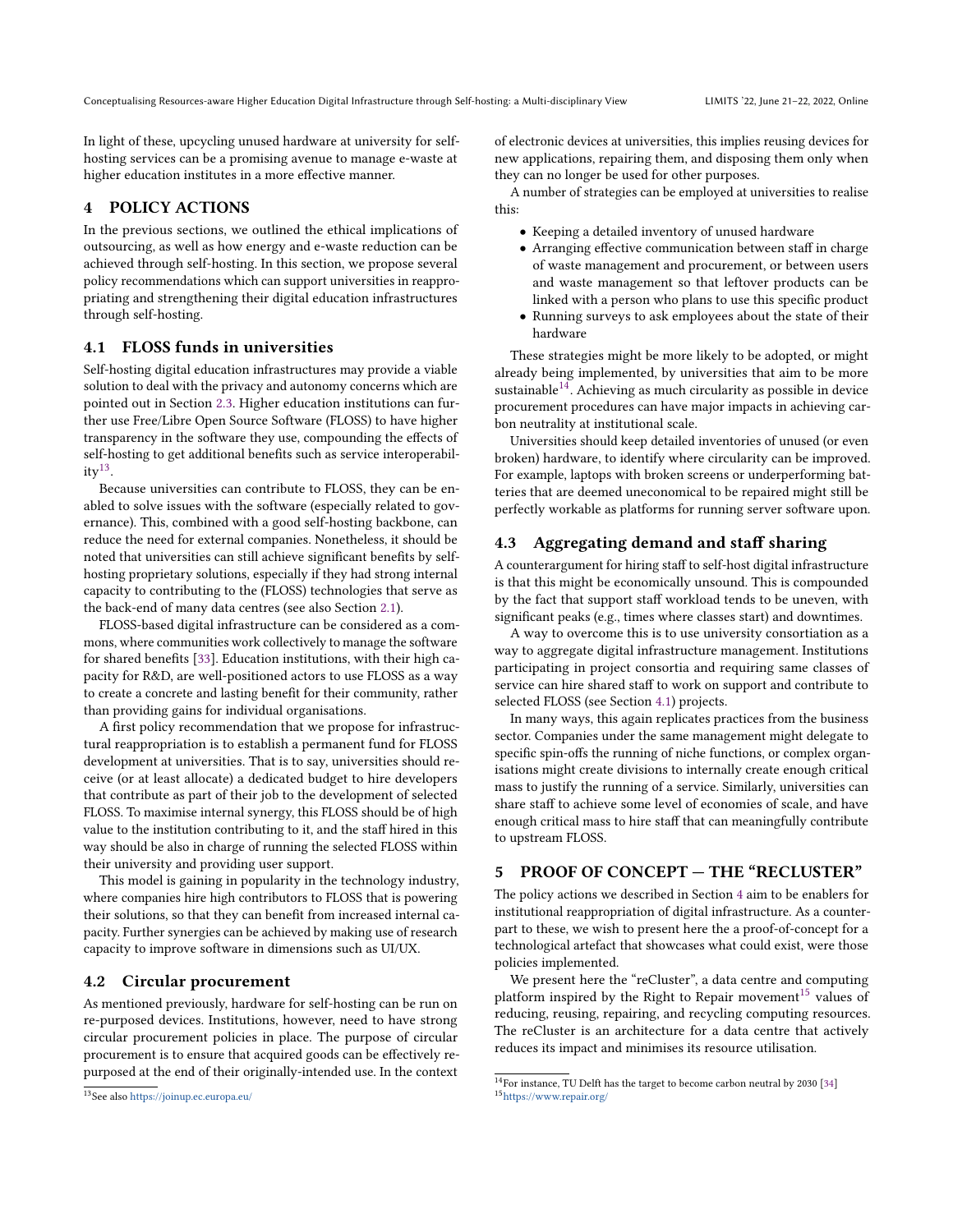Most commercial or university-controlled data centres are designed to maximise performance, responsiveness, and uptime. Indeed, a main point of competition between hosting providers is the uptime metric, expressed in their Service-Level Agreements  $(SLAS)^{16}$  $(SLAS)^{16}$  $(SLAS)^{16}$ . There might be, however, a trade-off and diminishing returns effect between maximising uptime, i.e., a resource's avail-ability, and its resource utilisation<sup>[17](#page-5-2)</sup> [\[18\]](#page-10-16). The industry-standard requirement of fast responsiveness further means that data centres need to provision computing resources based on load peaks, which may result in wasted resources in the average case.

In this section, we propose an alternative to this model. The reCluster revisits many trade-offs taken in the running of a data centre, attempting to prioritise the reduction of resources as much as possible, even (potentially) at the cost of performance. Our design of the reCluster attempts to identify all high-level decision points where we can reasonably perform technological choices to reduce resource utilisation and provide some ways to tackle these issues.

#### <span id="page-5-0"></span>5.1 General Architecture

The reCluster is made of multiple "nodes". Each node is a physical machine (hardware), and a software stack. The general architecture of a node is summarised in Figure [1.](#page-5-3)

<span id="page-5-3"></span>

Figure 1: A block diagram describing the main architectural components of a node in the reCluster. The figure highlights where choosing the appropriate component can help reduce resource consumption.

All reCluster nodes are made of "upcycled" hardware, in the form of unused institutional property. This includes devices that have been shelved, discarded as unusable, uneconomical to repair (e.g., broken screens or degraded batteries), formerly in use by staff that has since changed jobs, or any otherwise unused device.

The software stack includes an Operating System (OS), which is always a Linux distribution selected to be as simple, durable, and resource-aware as possible. On top of the OS, we run monitoring suites that assess the state of each node and the whole cluster, and tailored Kubernetes (K8S) software, either in a "worker" or a "control plane" configuration. For Kubernetes, we start from a "vanilla" distribution, since this gives us maximum ability to adjust (and minimise) its internal workings.

#### 5.2 Hardware

While we do not yet have hard data on the amount of unused devices typically accumulated within universities, and we are not aware of any studies doing such estimation, large stockpiles of unused devices are an anecdotally significant occurrence in universities.

At this stage, we see six primary devices classes that could make nodes for the reCluster:

- (1) Laptop computers
- (2) Desktop computers
- (3) Server hardware
- (4) Board computers
- (5) Android-native mobile devices
- (6) iOS-native mobile devices

The first three categories are normally powered by x86-based CPUs, that perform well and natively run most server software. The latter three, instead, use various 32- and 64-bits ARM CPU architectures, that may not run natively common server software. Interestingly for our work, ARM architectures are known to have significantly lower power draws at equivalent performance levels [\[35\]](#page-10-31), though best-in-class ARM-based devices struggle to reach the performance of best-in-class x86-based devices [\[35,](#page-10-31) [36\]](#page-10-32). As the reCluster aims to reduce energy draw as much as possible, ARM devices should be prioritised whenever peak performance is not critical.

Different devices also have — sometimes radically — different life cycles, with ARM devices (smartphones and tablets) generally having a shorter lifespan [\[15\]](#page-10-13). Different device classes may also have different "energy balances" with respect to their embedded energy [\[37\]](#page-10-33), with some devices being discarded before they have used (and hopefully performed useful work) even a fraction of the energy used in that device's manufacturing. This suggests a simple goal for hardware used in the reCluster architecture: to maximise the useful life of each device before it is discarded, and to aim for each device to perform at least as much useful work (in the form of energy used in software tasks) as it took to manufacture it before it is discarded.

## 5.3 Software

Each node is composed of several software components, represented as blocks in the Figures. To choose the overall best fitting software component for a specific task, we separated them in two categories.

A first category, represented by blocks with a red background in the figures, groups software components where customising the existing implementation may achieve significant resource savings.

The second category, represented by blocks with a blue background, groups components where multiple softwares can be chosen in the same role, and there is space to reduce resources by selecting the lowest-footprint implementation. The evaluation of what implementation to choose happens along three main criteria:

- (1) License require software to be FLOSS.
- (2) Performance favour software that consumes less resources and, when possible, runs faster.
- (3) Simplicity favour software that is as simple as possible.

<span id="page-5-1"></span> $^{16}\mathrm{See},$  for example, SLAs from the "big three" providers such as

Amazon Web Services [\(https://aws.amazon.com/eks/sla\)](https://aws.amazon.com/eks/sla),

Microsoft Azure [\(https://azure.microsoft.com/support/legal/sla/kubernetes-service\)](https://azure.microsoft.com/support/legal/sla/kubernetes-service) and Google Cloud Platform [\(https://cloud.google.com/kubernetes-engine/sla\)](https://cloud.google.com/kubernetes-engine/sla)

<span id="page-5-2"></span><sup>&</sup>lt;sup>17</sup> See also how Low-Tech magazine achieved various uptime percentages at the expense of increased energy and resource requirements [\(https://solar.lowtechmagazine.com/](https://solar.lowtechmagazine.com/2020/01/how-sustainable-is-a-solar-powered-website.html) [2020/01/how-sustainable-is-a-solar-powered-website.html\)](https://solar.lowtechmagazine.com/2020/01/how-sustainable-is-a-solar-powered-website.html)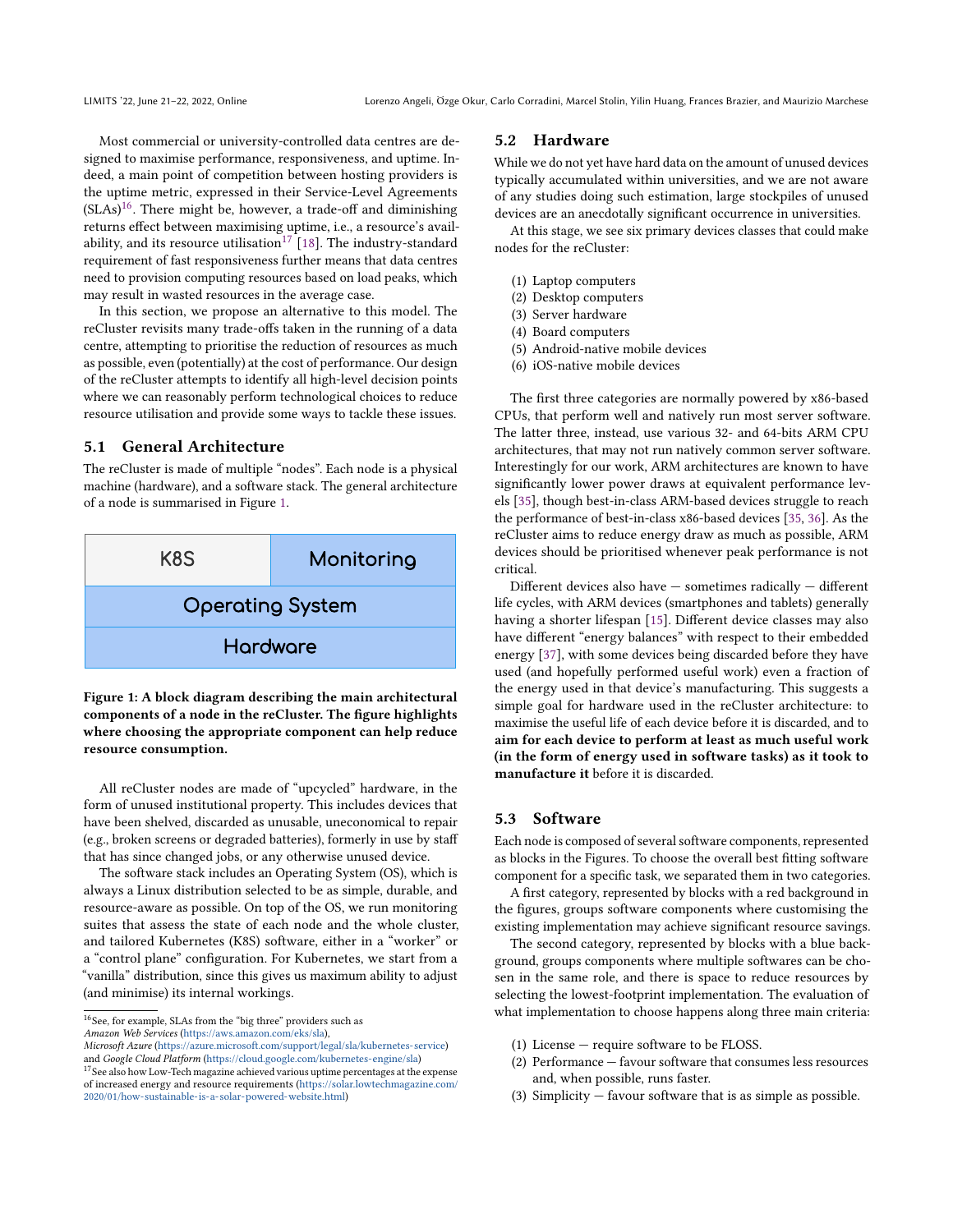Where we do not have research results to guide us, we assess performance and simplicity "by proxy". For the performance criterion, we refer to documentation and benchmarks when available or, when this is not available, we base our choice on implementation language, as some languages tend to have significantly lower resource consumption [\[38\]](#page-10-34). For the simplicity criterion, we look at the size of binaries and number of external dependencies.

Many additional software components in the reCluster architecture are, in the figures and this section, omitted. These omissions might include ancillary services such as remote access (e.g., SSH) or core parts of the Kubernetes architecture (e.g., control web interfaces and CLI tools). We omit them because, from our understanding, no significant energy savings can be achieved by applying our two strategies of customisation or implementation selection.

All nodes (see Figure [1\)](#page-5-3) include an OS and monitoring software. For OSs, we investigated K3OS, Fedora CoreOS, and Alpine Linux.

 $K3OS$  is a minimal OS designed specifically to run  $k3s$ , a "light-weight" Kubernetes distribution<sup>[18](#page-6-0)</sup>, developed by Rancher and part of its ecosystem. There is therefore a risk that choosing this OS might contribute to a vendor lock-in of reCluster to the Rancher ecosystem. Furthermore, K3OS is bound exclusively to the usage of k3s, and overall designed to remove many aspects of the OS, like the ability to install OS packages $^{19}$  $^{19}$  $^{19}$ .

Fedora CoreOS promotes itself as a minimal, immutable, and container-native OS. It comes from a long legacy as an independent Linux distribution that was eventually adopted within the Red Hat product portfolio. Much of what applies to K3OS applies to CoreOS. In addition, CoreOS features an immutable filesystem and, as a container-native OS, it forces any software execution in containers, hindering node benchmarking.

Alpine Linux has been chosen as the OS for all nodes. Alpine is general-purpose, designed to be lightweight, and proven to run on low-performance devices<sup>[20](#page-6-2)</sup>.

Monitoring via real-time metrics can help detect when the cluster is in a sub-optimal scaling position (i.e., too many or too few active nodes), so that actions can be taken to improve performance. To achieve this we need a monitoring system that periodically observes the cluster. Critically, our cluster needs to observe and analyse containers and node hardware.

Prometheus is the de-facto Open Source standard for collecting metrics, and is the central point of the monitoring stack. It saves all metrics as time-series data in its own database, and it scrapes metrics from components called exporters. Container Advisor (cAdvisor) is one such exporter, analysing and exposing container resource and performance metrics. cAdvisor supports the Prometheus format out of the box, and is already integrated into Kubernetes. For node observation, we rely on Node Exporter, an exporter for hardware and OS kernel metrics (specifically \*NIX kernels). As part of the Prometheus project, it supports its formats natively.

5.3.1 Worker nodes. In a Kubernetes-managed cluster, workloads are executed on worker nodes. Each worker node runs the kubelet component, that communicates with the control plane to register the node as a worker in the cluster. Figure [2](#page-6-3) shows the high-level architecture of a worker node. Assigned workloads are executed in containers, and bundled as single units called Pods. To run containers, worker nodes additionally need (i) an Open Container Initiaitve runtime  $(OCI)^{21}$  $(OCI)^{21}$  $(OCI)^{21}$  and (ii) a Container Runtime Interface<sup>[22](#page-6-5)</sup> (CRI).

<span id="page-6-3"></span>

Figure 2: A diagram of the high-level architecture of the Kubernetes component within a "worker" node that can be selected to reduce resources.

The OCI runtime is the low-level software responsible for managing the lifecycle of a container. It starts, stops, and deletes containers, as well as executing commands within containers. Overall, it abstracts the usage of Linux primitives, like cgroups (for specifiying container resources) and Namespaces (isolation of containers).

Multiple OCI runtimes exist, using different programming languages and features.  $runc^{23}$  $runc^{23}$  $runc^{23}$  is an OCI runtime written in Go, that was developed by Docker, specifically for the Docker engine. Youki $^{24}$  $^{24}$  $^{24}$ is another OCI runtime written in Rust. Because of its different implementation language, and according to performance benchmarks on its website<sup>[24](#page-6-7)</sup>, it is supposed to be lighter and faster than *runc*.  $crun^{25}$  $crun^{25}$  $crun^{25}$ , finally, is an OCI runtime written in C, mainly maintained by Red Hat. Because of the choice of C, and according to available benchmarks<sup>[24](#page-6-7)</sup>, crun provides the best overall performance while using less resources of all three OCI runtimes.

The CRI, instead provides additional functionality on top of the OCI runtime, like managing container persistent storage, container image management, and container networks.

There are two CRIs suitable for reCluster, namely containerd and CRI-O. containerd<sup>[26](#page-6-9)</sup> was developed as the CRI for the Docker engine using the Go programming language. containerd's default OCI runtime is runc, but it can leverage other OCI runtimes, like Youki or crun.  $CRI-O^{27}$  $CRI-O^{27}$  $CRI-O^{27}$  instead is a CRI specifically designed for Kubernetes as a lightweight alternative for *containerd*. It is written in Go as well, and mainly maintained by Red Hat. Most importantly, CRI-O is compatible with all OCI runtimes.

Both Espe et al. [\[39\]](#page-10-35) and our own previously-mentioned evaluation criteria suggest the usage of CRI-O. In combination with crun,

<span id="page-6-6"></span><sup>23</sup><https://github.com/opencontainers/runc>

<span id="page-6-0"></span><sup>18</sup>See <https://k3s.io/>

<span id="page-6-2"></span><span id="page-6-1"></span> $19$ This will become relevant when we initialise worker nodes in Algorithm [1,](#page-7-0) as we need to install packages in order to gather performance and energy benchmarks. <sup>20</sup>See the Alpine Linux system requirements at [https://wiki.alpinelinux.org/wiki/](https://wiki.alpinelinux.org/wiki/Requirements) [Requirements.](https://wiki.alpinelinux.org/wiki/Requirements)

<span id="page-6-4"></span><sup>21</sup><https://github.com/opencontainers/runtime-spec/blob/v1.0.2/spec.md>

<span id="page-6-5"></span><sup>22</sup><https://kubernetes.io/docs/concepts/architecture/cri/>

<span id="page-6-8"></span><span id="page-6-7"></span><sup>24</sup><https://github.com/containers/youki>

<sup>25</sup><https://github.com/containers/crun>

<span id="page-6-9"></span><sup>26</sup><https://containerd.io/>

<span id="page-6-10"></span><sup>27</sup><https://cri-o.io/>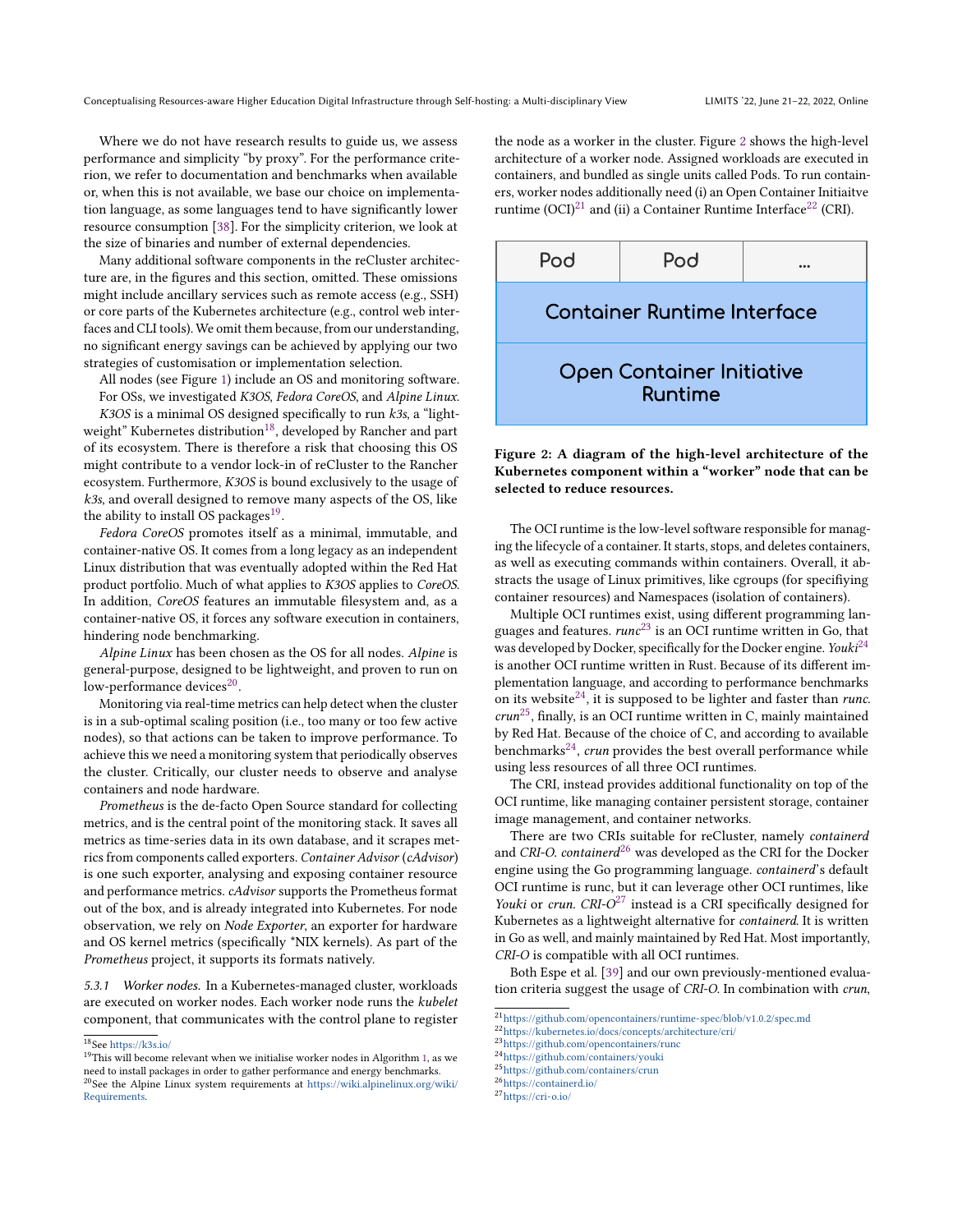the best overall choice for reCluster, as the two components are the lightest and provide the best overall performance.

Worker nodes within reCluster are intrinsically heterogeneous, with different hardware, performance, capabilities, and resource consumption. Therefore, when adding a node to reCluster, we need to profile it, gathering relevant data and performance metrics.

To do so, we have implemented a bootstrap procedure, summarised in Algorithm [1,](#page-7-0) that lets us perform all the necessary steps to add a new worker node. At a high level, it consists of two steps: node initialisation (in the main function) and, if the node is being added to reCluster for the first time, node registration (in the node registration function).

The initialisation phase simply starts the worker's baseline services (SSH, monitoring software, and Kubernetes worker set) and notifies the control plane that the worker is ready.

The registration phase handles the profiling of each worker, storing it in what we call node facts. Node facts include system information such as CPU, RAM, and GPU. Most importantly, they include a variety of performance and energy consumption benchmarks.

The registration starts by acquiring basic information on the node's hardware and its capabilities. Then, the procedure performs benchmarks on all resources. We illustrate, on Algorithm [1'](#page-7-0)s lines 24–30, how one such benchmark might work.

Hardware resources are benchmarked at various load levels, and for each load level, the component's performance and the system's power draw are gathered and stored in the node facts. This is done because the power consumption might not be linearly correlated with the resource load. For example, devices might include energysaving features that allow it to operate most efficiently below a certain utilisation threshold<sup>[28](#page-7-1)</sup>, or devices might be degraded, leading to disproportionately high energy draw at high loads.

Tested resources include the system's CPU, RAM, GPU (if present), I/O (including storage and networking), and the system's wake-up time. Energy draw readings can be gathered either using on-board software or via external power meters.

Gathering such rich data is a crucial step in achieving a system that is able to conserve resources. Indeed, this knowledge is later used by the control plane to make decisions about which worker nodes should be switched on or off.

5.3.2 Control Plane nodes. Control plane nodes are responsible for managing all nodes in a Kubernetes cluster. The control plane keeps a record of all information about cluster nodes in a database, and schedules new Pods on available workers using controllers $^{29}$  $^{29}$  $^{29}$ .

There are various database backends that could store the cluster's information. Using vanilla Kubernetes,  $etcd^{30}$  $etcd^{30}$  $etcd^{30}$  a distributed key-value pair database is the only option. SQLite<sup>[31](#page-7-4)</sup>, a very small relational database, however, would be the ideal initial choice for reCluster, and could be used through either the  $Kine^{32}$  $Kine^{32}$  $Kine^{32}$  or  $ks$  $dq$ lite<sup>[33](#page-7-6)</sup> plugins. Another solution is to use k3s instead of vanilla Kubernetes, as it supports SQLite by default. We have discussed

```
29https://github.com/kubernetes/autoscaler
30https://etcd.io/
```

```
31https://sqlite.org/
```

```
32https://github.com/k3s-io/kine
```

```
33https://github.com/canonical/k8s-dqlite
```
# <span id="page-7-0"></span>Pseudocode:

```
1 Function main():
```
- $2 \mid$  if node not registered then
- <sup>3</sup> node\_registration()

```
4 \mid end
```
 $\frac{1}{5}$  init\_services(*SSH*, *MONITORING*, *K8S*)

 $6 \mid$  recluster node ready()

```
7 end
```

```
8 Function node_registration():
```

```
node facts \leftarrow \{\}// Info(s)
```
- 10 | *node*  $facts += read$  sys info()
- $11$   $node_facts += read_cpu_info()$
- $12$  if node has gpu then
- $13$  |  $node_facts += read\_gpu_info()$

 $14$  end

- // Benchmark(s)  $15$  |  $node_facts += read_cpu_bench()$
- $_{16}$  if node has gpu then
- $17$  |  $node_facts += read\_gpu_bench()$
- $18$  end
- 19 | *node*  $facts += read ram bench()$
- 20  $\vert$  *node\_facts* += read\_io\_bench()
- 21  $\vert$  node\_facts += read\_waketime\_bench()
- $22$  recluster\_node\_add( $node_f acts$ )
- <sup>23</sup> end

#### <sup>24</sup> Function read\_cpu\_bench():

```
25 measure, power_draw \leftarrow 0, 0
```
- 26 for  $pct \leftarrow 0$  to 100 by 25 do
- 27  $\parallel$  measure, power\_draw += cpu\_bench(pct)
- $28$  end

```
29 return measure, power_draw
```
<sup>30</sup> end

Algorithm 1: Worker node initialization and registration

already, however, why we deem this choice not to be viable. SQLite might eventually be insufficient on a larger deployment, at which point further analysis should be conducted if the goal is to maintain a relational database, including implementations such as MySQL, PostgreSQL and MariaDB.

The control plane uses "controllers", control loops that observe and change the state of the Kubernetes cluster, to keep it able to optimally fulfil incoming requests. There are three different controllers that are responsible to scale, either the cluster or Pods, to match the performance demand: the Horizontal Pod Autoscaler alters computing resources assigned to each Pod, while the Vertical Pod Autoscaler scales the number of containers in a Pod. Most importantly for resource reduction purposes, the Cluster Autoscaler increases or reduces the number of worker nodes in a cluster.

<span id="page-7-1"></span><sup>28</sup>See, for example, ARM's big.LITTLE [\(https://www.arm.com/technologies/big-little\)](https://www.arm.com/technologies/big-little) that combines high-performance and high-efficiency cores in the same CPU.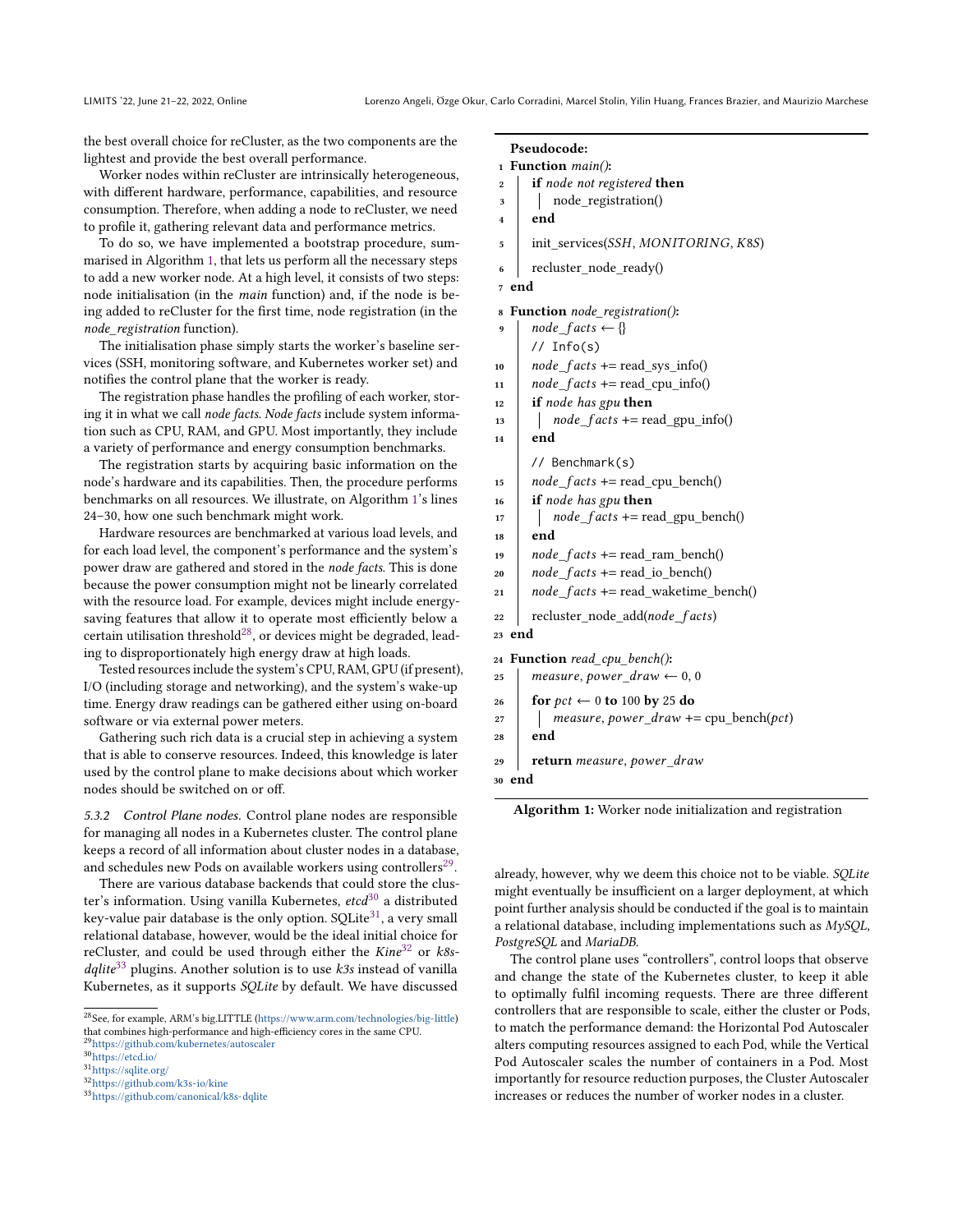The implementation of the Cluster Autoscaler is, in Kubernetes, left to each individual provider. Cloud providers such as AWS or Microsoft Azure implement their own Cluster Autoscaler components, that can be inspected in the upstream Kubernetes repository<sup>[34](#page-8-1)</sup>. Similarly, the reCluster should implement its own Cluster Autoscaler. Since in our case adding or removing nodes results in turning on or off physical machines, this is a highly critical component, and represents our only "red" block in Figure [3.](#page-8-2)

<span id="page-8-2"></span>

Figure 3: A block diagram of the high-level architecture of the Kubernetes component within a "control plane" node that can be adapted to reduce resources.

As per the official Kubernetes documentation<sup>[35](#page-8-3)</sup>, *[the] Cluster* Autoscaler automatically adjusts the size of the Kubernetes cluster when one of the following conditions [verifies]:

- (1) [Pods] failed to run in the cluster due to insufficient resources.
- (2) [Nodes] in the cluster have been underutilized for an extended period of time, and their pods can be placed on other nodes.

In reCluster, we propose a strategy where, if we need to switch on additional nodes (scenario 1), the decision always falls on nodes that use the least energy possible. reCluster's Autoscaler selects by default the node that draws the least energy. This behaviour is maintained even when the administrator requires a minimum amount of resources (such as CPU, RAM, or wake time).

We give a high-level overview of our Autoscaler in Algorithm [2.](#page-8-4) The procedure shows the selection of a worker node that matches a set of requirements.

The scaling procedure starts by initialising a list of worker nodes that are not already active, named candidates. This variable will ultimately hold, in its first position, the node to be switched on.

If there are no requirements, we sort the list by power consumption in ascending order, thus selecting the node that draws the least power. Otherwise, the procedure continues by filtering candidates by the given requirements. The filter functions gradually remove workers from the candidates list, removing nodes that do not fulfil each individual requirement.

At the end of the procedure, we check that there is at least one candidate available. If not, an error is returned and the procedure exits without switching on additional nodes. This might happen under the following conditions:

- WORKER\_NODES is empty (i.e., no registered worker nodes).
- All worker nodes are already switched on.
- No worker node fulfils the given requirements.

```
34https://github.com/kubernetes/kubernetes
```
## <span id="page-8-4"></span>Pseudocode:

// Start from inactive worker nodes

- 1 candidates  $\leftarrow$  filter by availability(WORKER NODES)
- 2 if reqs is empty then
- 3 | sort\_by\_power\_consumption(candidates, ASCENDING)
- <sup>4</sup> else
- $\frac{1}{5}$  if *CPU* in regs then
- 6  $\vert$   $\vert$  candidates  $\leftarrow$  filter\_by\_cpu(candidates, cpu\_thr)
- $7$  end
- $\mathbf{s}$  | if GPU in reqs then
- candidates  $\leftarrow$  filter\_by\_gpu(candidates, qpu\_thr)
- $10$  end
- 11 **if**  $RAM$  in regs then
- $12$  | candidates  $\leftarrow$  filter\_by\_ram(candidates, ram\_thr)
- 13 end
- $14$  if WAKETIME in regs then
- $\begin{array}{c|c} \n\text{15} & \text{16} \\ \n\end{array}$  candidates  $\leftarrow$ filter\_by\_waketime(candidates, waketime\_thr)
- <sup>16</sup> end
- $17$  sort\_by\_power\_consumption(*candidates*,  $ASCENDING$ )
- <sup>18</sup> end
- $19$  if candidates is empty then
- 20 **return** "ERROR: No suitable worker node found" <sup>21</sup> else
- // Selected node is the first in *candidates*
- 22 | selected node  $\leftarrow$  candidates[0]
- $23$  return selected node
- <sup>24</sup> end

#### Input:

- **reqs**: Pairs composed by required resource(s) and a minimum threshold value for that resource.
- **WORKER\_NODES**: List of all available worker nodes.

Output: A worker node fulfilling the given requirements.

```
Algorithm 2: Cluster Autoscaler upscaling strategy
```
If the procedure ends successfully, the reCluster's Autoscaler will consistently select nodes that have minimal resource consumption, going towards our goal of creating a more resource-aware selfhosting platform.

# <span id="page-8-0"></span>6 DISCUSSION, CONCLUSIONS AND FUTURE WORK

As we said in the introduction, the ultimate goal of this work is to enable actionable and lasting change within the organisations we operate in, namely universities. With our analyses and the reCluster proof of concept, we wished to showcase how a systemic approach to infrastructural reappropriation can bring this target within reach in a relatively short time frame.

The policy actions we proposed aim to show that outsourcing is not the only solution, nor it is inevitable. Furthermore, we wanted

<span id="page-8-3"></span><sup>35</sup><https://github.com/kubernetes/autoscaler/tree/master/cluster-autoscaler>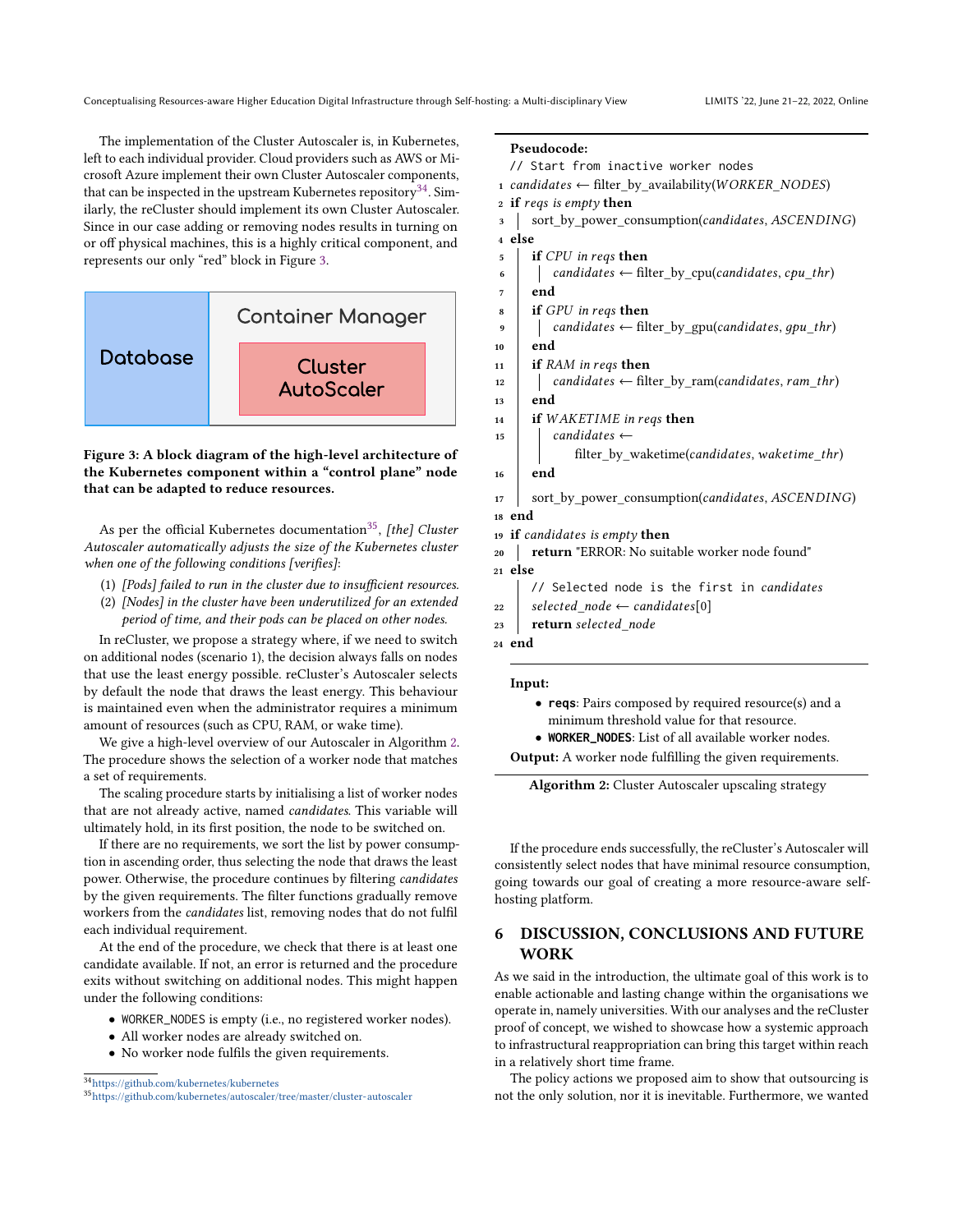to highlight how policies and coordinated action can be powerful enablers for universities to retake control of their infrastructure, institutionalising problems, such as contrasting increasing system requirements, that are normally relegated to individuals.

The actions we proposed are intentionally broad and high-level: they need to be further segmented in smaller elements so that the desired goals can be achieved incrementally. A powerful avenue to do so in the authors' operational context is to leverage university collaboration frameworks that aim to distil and push bottom-up "best practices".

The reCluster, if and when implemented, could represent such a practice. This type of architecture is particularly relevant in contexts of resource scarcity, where bootstrapping infrastructure from locally-sourced hardware can be an advantage. In this sense, the reCluster could also be seen as a "crisis response technology", following up on Chen's invitation to look for technologies that are "easily deployable, self-sustainable, extensible, and compatible with existing infrastructure" [\[9\]](#page-10-7). A particularly promising avenue for future work in this sense is to investigate the use of Android-native devices, since they are compact, rich in hardware, and easy to relocate if/when needed.

A key bottleneck in such a scarcity scenario, however, is software fragility. The choice of Kubernetes requires special self-critique, as Kubernetes relies on many design choices that are not fully aligned with the values we have sought throughout this article. Prominently, Kubernetes is a complex software system (understanding its structure and workings is a non-trivial task even for trained computer scientists), and has substantial external dependencies. The underlying containerisation technologies also rely on frequent updates and the existence of other infrastructure such as container registries.

At the same time, Kubernetes is extremely complete, having strategies in place for redundancy, scheduling, and many other useful features. The present article hopefully showed how Kubernetes can be leveraged in a short time frame to make a significant first step towards a limits-aware infrastructural reappropriation, showing how many of the obstacles that originally brought institutions away from self-hosting can be nowadays circumvented, paving the way for further action.

Future work will reflect on how to bootstrap the software stack and distribute container images without relying as heavily on the internet, and eventually aims to replace Kubernetes with a different, more minimal, software stack.

The methodology we are adopting is to identify what components in the Kubernetes stack can be removed or replaced by simpler software. Indeed, software optimisation has been described even as "a replacement for Moore's law" [\[40\]](#page-10-36). As an an example of simplifiable components, much of Kubernetes' internal communication happens through web APIs. Using HTTP seems to be excessive, and introduces significant overhead in the main use case that we foresee for reCluster-like systems, where all nodes would be physically proximal, and located in the same LAN.

It should also be noted that, while Kubernetes is open source, it started as a Google project. We find the idea of basing our work on technology built by Google to be stimulating: on the one hand, one could claim that by using Kubernetes, we are embedding in our system the very source of the problem we wish to address, namely

Google's "big tech" value system; on the other hand, this decision can be seen as a first step towards technological reappropriation that starts by leveraging the work of large technology companies as tools for common good.

The authors are well-aware of this trade-off, and decided to take it to showcase that there is significant margin for action and improvement by taking problematic actors in the status quo and enrolling them to a limits-aware value system.

Because of its use of computing resources that are normally already considered "end-of-life", the reCluster also has a number of potential uses that go beyond self-hosting services, and could co-exist together with existing infrastructure. The reCluster could be used as security testing infrastructure, a distributed computing platform, an infrastructure-as-a-service testbed, or for continuous integration/continuous deployment. The reCluster, where potential mistakes are less costly (since they would be done on containers running over discarded hardware) has also substantial educational use.

As a last remark, we wish to highlight how much the multidisciplinary approach that we took while writing this article shed light on many research gaps and avenues for future work. Many of the issues discussed here are ill-quantified, and would benefit from conducting literature reviews and more precise surveying. Among many, we especially foresee the need to systematise issues of software energy consumption, providing simple means to quantify and benchmark different solutions. Future work will also go in the direction of exploring further the implications of the policy proposals we have outlined here: reversing outsourcing, indeed, would have wide-reaching consequences from a management, HR, and operations point of view. Our immediate next step, however, will go in the direction of creating a way for institutions to survey and monitor the state of unused institutional hardware.

At the end of this article, we are left with the impression that the ambition of having more "limits-aware" digital infrastructure is not only a technical challenge, but is primarily social and political in nature. Many technological enablers are already present, placing the bottleneck at a non-technical level. With this contribution, we tried to make an argument for this process to have a strong contribution by universities. In a context that is as resource-intensive as the global North, it might just be that we already have all the necessary resources to substantially challenge the status quo.

## ACKNOWLEDGMENTS

Part of this article has been written in the context of the Erasmus+ "C-FLEX" project, awarded with grant number 2021-1-IT02-KA220- HED-000032115. This project has been funded with support from the European Commission. This publication reflects the views only of the authors, and the Commission cannot be held responsible for any use which may be made of the information contained therein.

The authors also wish to thank the reviewers for their encouraging and insightful comments.

All links have been accessed 2022-03-31.

#### REFERENCES

<span id="page-9-0"></span>A. Watters, Teaching Machines: The History of Personalized Learning. Cambridge, MA, USA: MIT Press, Aug. 2021.